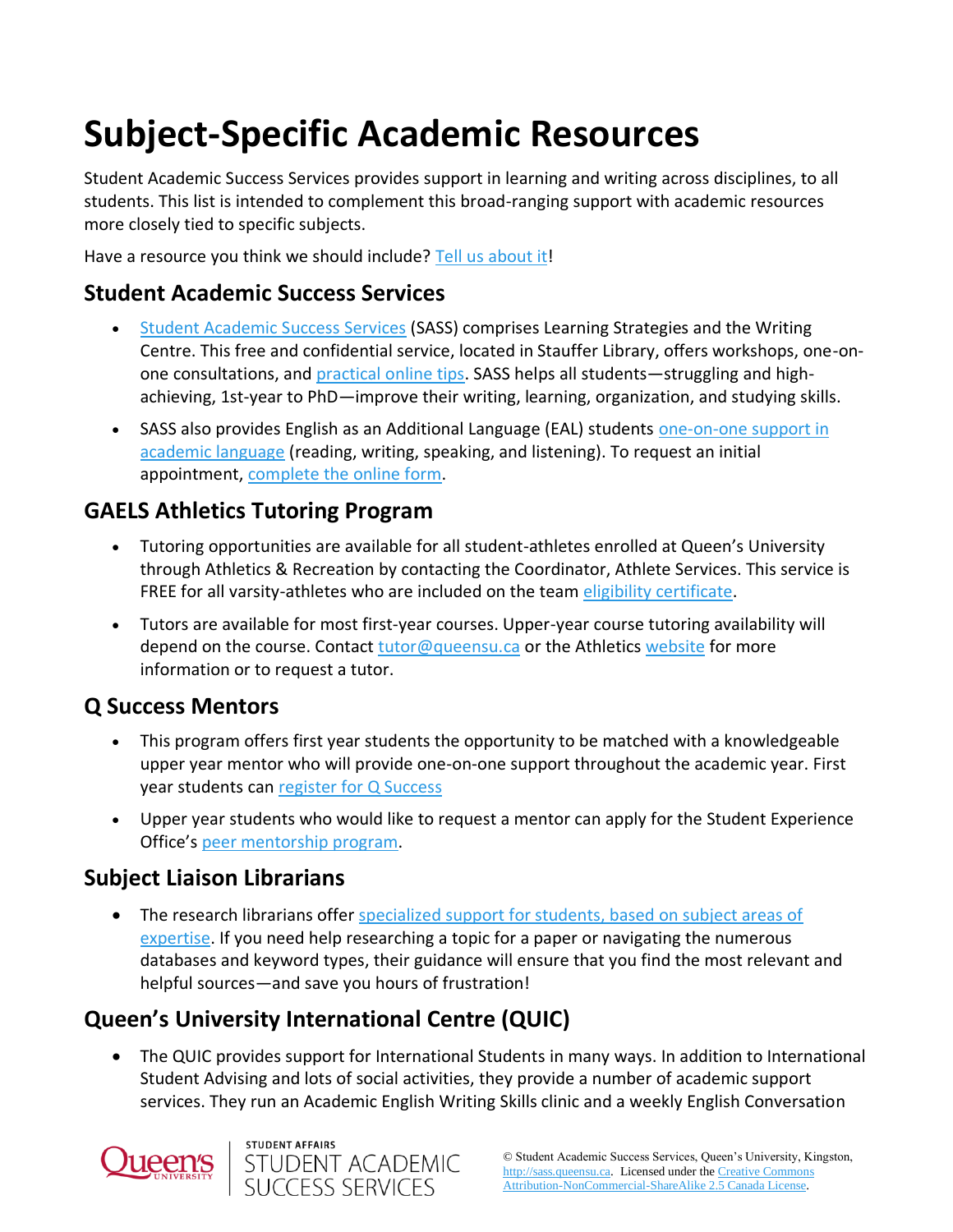Group, and host SASS workshops in academic skills. The Intercultural Awareness Certificate is also a great experience for all students looking to develop their intercultural skills. Check the [QUIC Events Calendar](https://quic.queensu.ca/events/) for dates and times.

# **Faculty of Arts and Science**

## **General resources**

- Arts and Science Undergraduate Society (ASUS) peer tutoring is a student-organized service that partners student tutors with those looking for a tutor in a variety of Arts and Science courses. Tutoring fees are \$15/hour and bursaries are available for students in financial need. Questions regarding tutoring can be directed to [academics@asus.queensu.ca.](mailto:academics@asus.queensu.ca) Sign up by [visiting ASUS' website.](https://www.queensasus.com/tutoring)
- Students eligible to participate in Bounce Back will be contacted by their Registrar or SASS staff in early January each year. Feel free to [contact us](mailto:academic.success@queensu.ca) for more information.
	- $\circ$  Students who opt into the program will be matched with a trained upper-year peer mentor called a Bounce Back Coach. Coaches will work individually with each participant to help them identify the source(s) of their academic challenges, set new goals, and identify strategies to achieve those goals over the course of the winter term.
	- $\circ$  The program runs for up to 12 weeks (January to April). More information can be found on the Student Experience Office [website.](https://www.queensu.ca/studentexperience/leadership-development/peer-programs)
- [Peer Academic Support Services](https://www.queensu.ca/artsci/undergrad-students/pass-academic-advising) (PASS) is a volunteer service that eases the transition into university and promotes academic success. Peer Advisors address issues such as scheduling, plan requirements, SOLUS, and course selection in confidential, non-judgmental advising sessions. PASS is located on the First Floor of Dunning Hall and is available Monday to Friday from 9:00 a.m. to 12 p.m. and 1 p.m. to 4:00 p.m. No appointment necessary.
	- $\circ$  If you have questions about degree programs, requirements for dual degrees, letters of permission to take courses at other universities, appeals, etc., you may prefer to [make](https://www.queensu.ca/artsci/about/contacts)  [an appointment with an academic advisor.](https://www.queensu.ca/artsci/about/contacts)

## **Departmental resources**

STUDENT AFFAIRS

STUDENT ACADEMIC<br>SUCCESS SERVICES

## **Biochemistry**

- Biochemistry Peer Assistance Program: A program where undergraduate students can get advice from upper year students who are currently in, and understand the demands of, the progra[m is available to all biochem students.](https://dbms.queensu.ca/undergraduate/biochemistry/undergraduate-advising)
- Peer tutoring services are subject to availability and can be requested through the department. Email [lifesci@queensu.ca](mailto:lifesci@queensu.ca) or [biochem@queensu.ca,](mailto:biochem@queensu.ca) tell them for which course(s) you require a tutor, and they will send you a list of potential tutors. You and the tutor will discuss your needs and their payment.

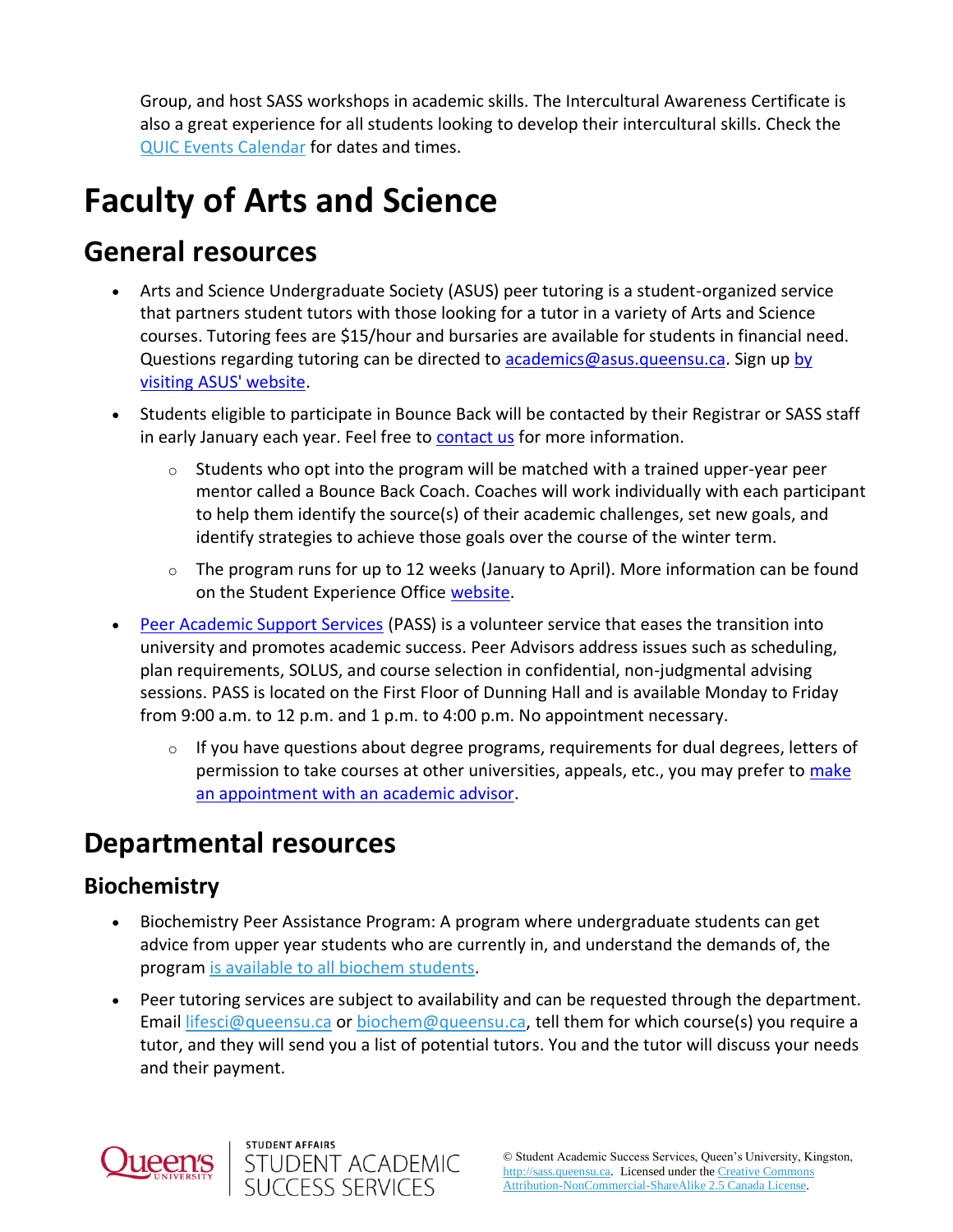- Occasionally, [the LifeSci/BCHM student council](https://healthsci.queensu.ca/liscbchm/life_sciences/student_council) runs informal, drop-in academic support sessions.
- Queen's University Library research by subject ([Life Sciences and Biochemistry.](https://library.queensu.ca/search/subject/life-sciences-and-biochemistry)

### **Biology**

- SASS's [peer writing assistants](https://sass.queensu.ca/about/peers/#PWA) often specialize in Biology
- SASS resource: [Tips for writing first-year Biology labs](https://sass.queensu.ca/onlineresource/topics/tips-for-writing-first-year-biology-labs/)
- SASS resource: [Types and conventions of science writing](https://sass.queensu.ca/onlineresource/topics/science-writing/)
- Queen's University Library research by subject ([Biological Sciences\)](http://library.queensu.ca/research/guide/biological-sciences)
- Queen's University subject librarian ([Biology\)](https://library.queensu.ca/about-us/staff/morag-coyne)

## **Chemistry**

- Chemistry [tutors](https://www.chem.queensu.ca/undergraduate/undergraduate-resources) (peer support)
- Chemistry [references](http://www.chem.queensu.ca/undergraduate/undergraduate-resources)
- Queen's University Library research by subject ([Chemistry\)](https://library.queensu.ca/search/subject/chemistry)
- Queen's University subject librarian (select "[Chemistry](https://library.queensu.ca/about-us/directory/subject-librarians)" under Subject)

## **Classics**

- [Classics essay guidelines](https://www.queensu.ca/classics/resources/essay-guidelines)
- Queen's University Library [research guide for Classics](http://guides.library.queensu.ca/classical-studies)
- Queen's University Library research by subject ([Classics\)](https://library.queensu.ca/search/subject/classics)
- Queen's University subject librarian (select "[Classics](https://library.queensu.ca/about-us/directory/subject-librarians)" under Subject)

## **Computing**

- The [Computing Students' Association \(COMPSA\)](https://www.compsa.queensu.ca/academics) offers a peer tutoring service to students. Times and hourly payment are negotiated between the student and tutor. Tutoring is available for a variety of computer courses (including first year). You can request [financial assistance](https://www.queensasus.com/tutoring) for tutoring.
- Queen's University Library research by subject ([Computing and Information Science\)](https://library.queensu.ca/search/subject/computing)
- Queen's University Library subject librarian ([Computing\)](https://library.queensu.ca/about-us/staff/wenyan-wu)

## **Drama and Music**

- Queen's University Library research by subject ([Drama](https://library.queensu.ca/search/subject/drama) | [Music\)](https://library.queensu.ca/search/subject/music)
- Queen's University Library subject librarian ([Drama and Music\)](https://library.queensu.ca/about-us/staff/cory-laverty)

## **Economics**

• ECON 110/111/112 has a free help centre staffed by MA/PhD TAs, 4 days per week in DUN227. The schedule is posted on the Economics website and in the onQ pages for the courses. The



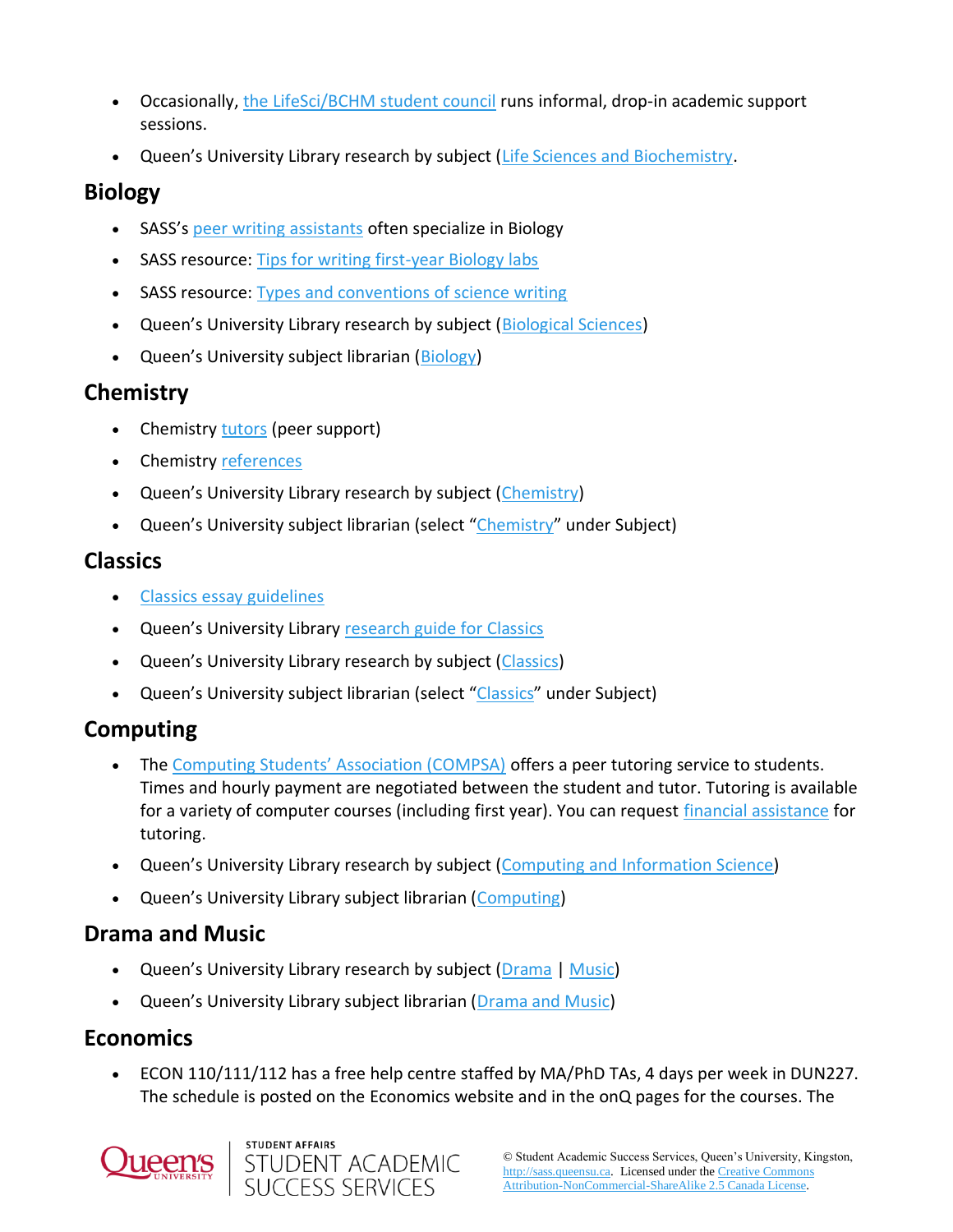room seats about 20 comfortably and often there are two TAs working. They are all trained to 'teach' the gaps or go over the potentially confusing aspects of the principles course.

- SASS resource: [Math Problem Solving](http://sass.queensu.ca/math/)
- Queen's University Library research by subject ([Economics\)](https://library.queensu.ca/search/subject/economics)
- Queen's University subject librarian ([Economics\)](https://library.queensu.ca/about-us/staff/constance-adamson)

## **English Language & Literature**

- [SASS writing resources](file://///ha/sasswww/node/12)
- [Purdue Online Writing Lab](https://owl.purdue.edu/owl/purdue_owl.html) (Purdue OWL)
- Queen's University Library research by subject ([English Language and Literature\)](https://library.queensu.ca/search/subject/english-language-and-literature)
- Queen's University subject librarian ([English Language and Literature\)](https://library.queensu.ca/about-us/staff/elizabeth-gibson)

## **Environmental Science / Studies**

- Queen's University Library research by subject [\(Environmental Studies\)](https://library.queensu.ca/search/subject/environmental-studies)
- Queen's University subject librarian ([Environmental Studies\)](https://library.queensu.ca/about-us/staff/morag-coyne)

## **Film & Media Studies**

- The Film & Media Studies [department website](https://www.queensu.ca/filmandmedia/home) includes course offerings/descriptions, events & workshops calendars, and other resources.
- For information on undergraduate approvals or for academic advising, email [undergraduatefilm@queensu.ca](mailto:undergraduatefilm@queensu.ca) or call 613-533-2178.
- How to apply to [receive course credit for an internship](https://www.queensu.ca/filmandmedia/undergraduate/internship-film-395) (FILM 395)
- Queen's University Library research by subject ([Film and Media\)](https://library.queensu.ca/search/subject/film-and-media)
- Queen's University subject librarian ([Film and Media\)](https://library.queensu.ca/about-us/staff/elizabeth-gibson)

### **French**

- Club francophone à Queen's (Queen's French Connection); a weekly discussion group and topicspecific discussion [groups.](http://www.queensu.ca/french/club-francophone)
- Online and computer-based [tools to help improve your writing](http://kwork3.cs.queensu.ca/474c/) in French (note that Antidote is currently available in Stauffer 121, not Kingston Hall)
- Departmental website includes [links to francophonie à Kingston](https://www.queensu.ca/french/)
- [Volunteer](https://sass.queensu.ca/ssarg/frenchcamp@queensu.ca) with Queen's French Camp!
- Queen's University Library research by subject ([French Studies\)](https://library.queensu.ca/search/subject/french-studies)
- Queen's University Library subject librarian [\(French Studies\)](https://library.queensu.ca/about-us/staff/nathalie-soini)

### **Gender Studies**

List of departmental [academic resources for students](https://www.queensu.ca/gnds/forms-and-resources)



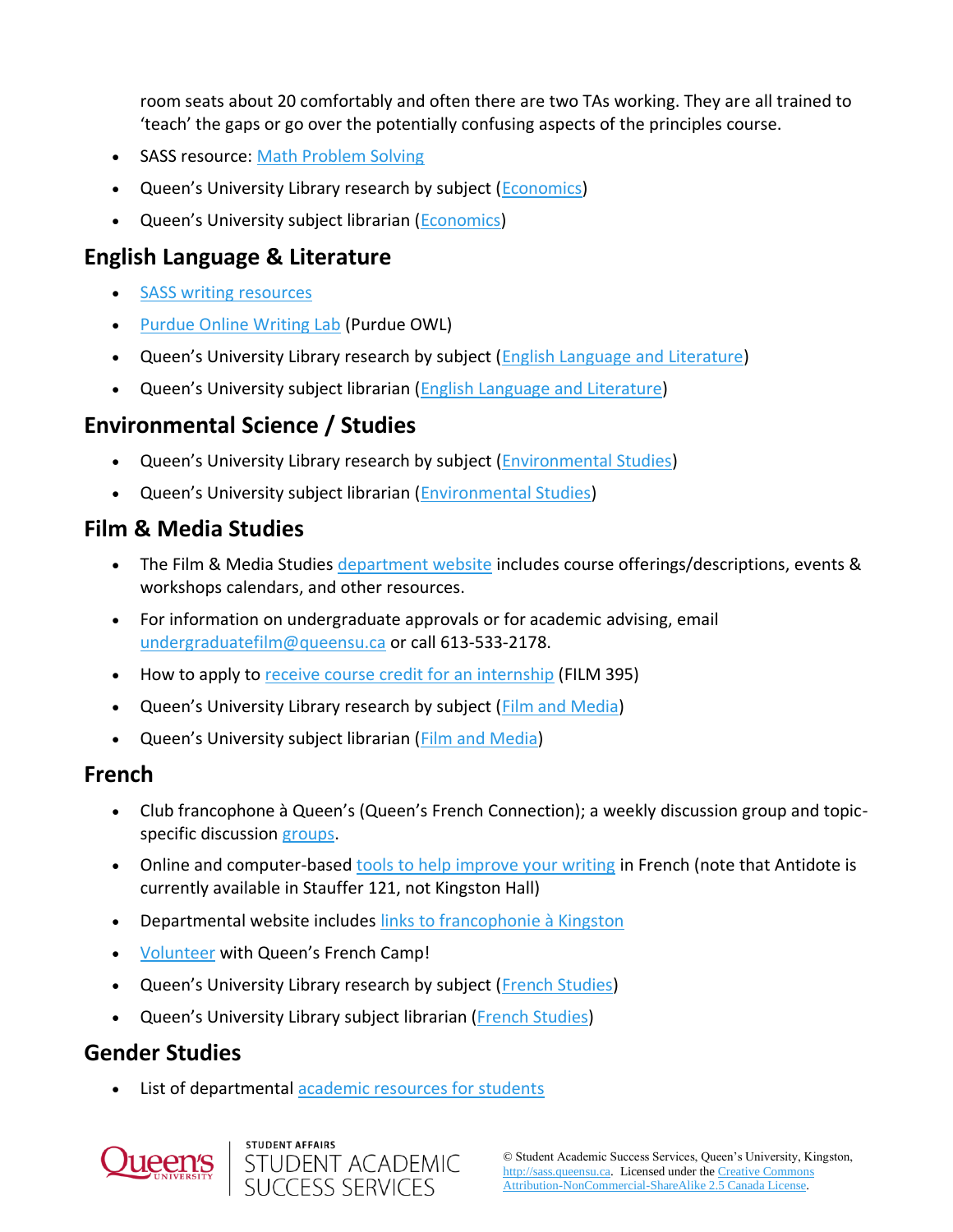- [Resource List](https://www.queensu.ca/gnds/forms-and-resources) for faculty and students
- Queen's University Library research by subject ([Gender Studies\)](http://library.queensu.ca/research/guide/gender-studies)
- Queen's University subject librarian ([Gender Studies\)](https://library.queensu.ca/search/subject/gender-studies)

## **Geography**

- Queen's University Library research by subject ([Geography and Planning\)](https://library.queensu.ca/search/subject/geography-and-planning)
- Queen's University subject librarian ([Geography and Planning\)](https://library.queensu.ca/about-us/staff/francine-berish)

### **Geology**

- Geology Help Centre (first floor of Bruce Wing in Miller Hall); student-run peer support, based on availability of peer volunteers
- Academic Advisor (Dr. Daniel Layton-Matthews)
- Queen's University Library research by subject ([Geological Sciences\)](https://library.queensu.ca/search/subject/geological-sciences)
- Queen's University subject librarian ([Geological Sciences\)](https://library.queensu.ca/about-us/staff/morag-coyne)

## **Global Development Studies**

- Queen's University Library research by subject ([Global Development Studies\)](https://library.queensu.ca/search/subject/global-development-studies)
- Queen's University Library subject librarian ([Global Development Studies\)](https://library.queensu.ca/about-us/staff/sylvia-andrychuk)

### **History**

- History department resource: [Academic resources for writing](https://www.queensu.ca/history/undergraduate/academic-resources)
- SASS resource: [Writing history essays](file://///ha/sasswww/node/223)
- Queen's University Library research by subject ([History\)](https://library.queensu.ca/search/subject/history)
- Queen's University subject librarian ([History\)](https://library.queensu.ca/about-us/staff/elizabeth-gibson)

### **Jewish Studies**

- Queen's University Library research by subject ([Jewish Studies\)](https://library.queensu.ca/search/subject/jewish-studies)
- Queen's University Library subject librarian ([Jewish Studies\)](https://library.queensu.ca/about-us/staff/gillian-akenson)

## **Languages, Literatures, & Cultures**

#### *Arabic*

- [Undergraduate resources and links](http://www.queensu.ca/llcu/arabic/related-links)  Arabic
- **Practice your Arabic at the [Arabic Discussion Group](https://www.queensu.ca/llcu/arab-related-information)**
- [Arabic Film Night](https://www.queensu.ca/llcu/arab-related-information)
- Queen's University Library research by subject ([Middle East and Islamic Studies\)](https://library.queensu.ca/search/subject/middle-east-and-islamic-studies)
- Queen's University subject librarian [\(Middle East and Islamic Studies\)](https://library.queensu.ca/about-us/staff/elizabeth-gibson)



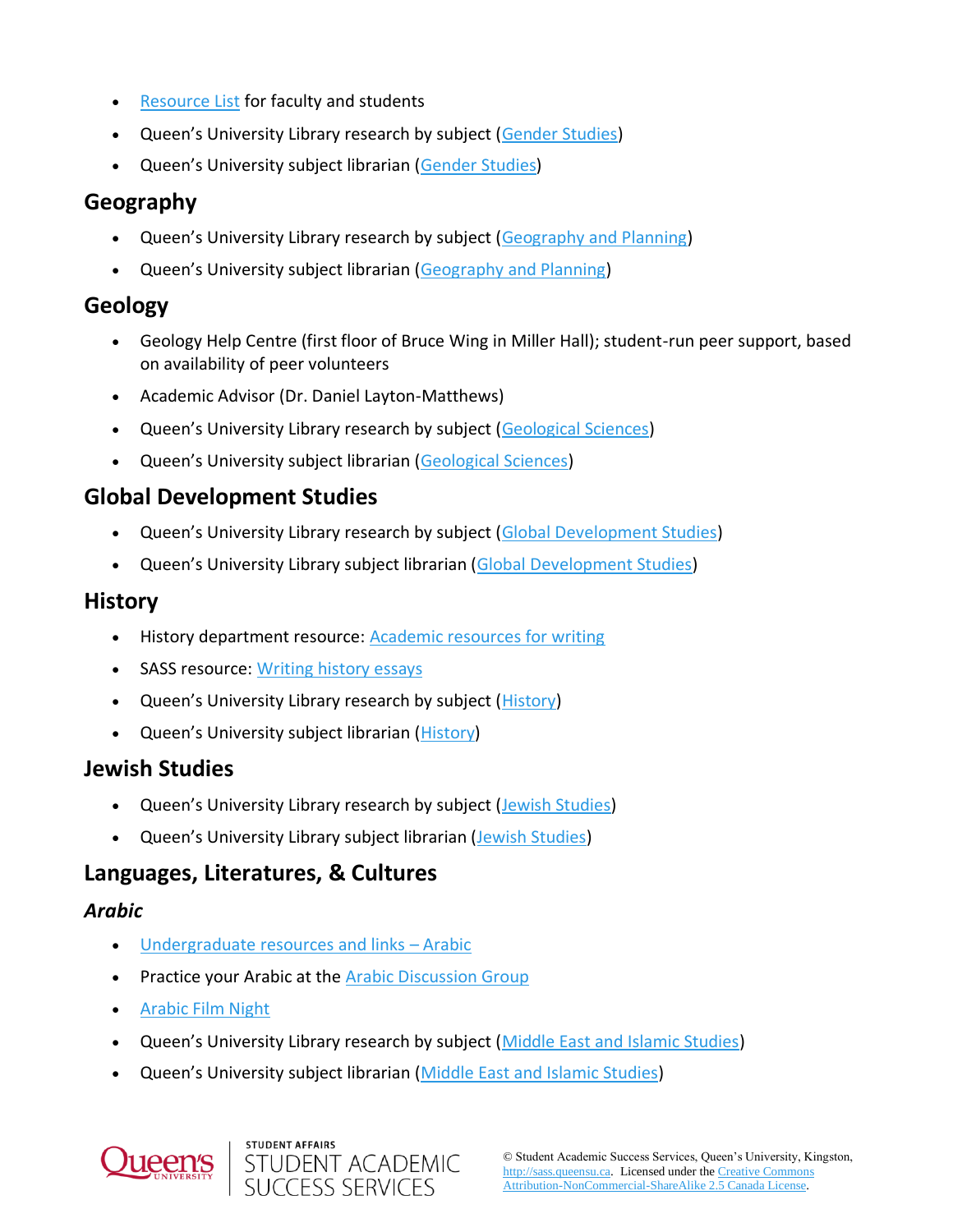#### *Chinese*

- [Undergraduate Resources and Links](http://www.queensu.ca/llcu/chinese/related-links)  Chinese
- Practice your Chinese at the [Chinese Conversational Group](https://www.queensu.ca/llcu/our-courses/chinese/chin-related-information)
- Queen's University Library research by subject ([Asian Studies\)](https://library.queensu.ca/search/subject/asian-studies)
- Queen's University subject librarian ([Asian Studies\)](https://library.queensu.ca/about-us/staff/elizabeth-gibson)

#### *German*

- Undergraduate resources and links [\(Learning German, LinguaeLive, News and Newspapers\)](https://www.queensu.ca/llcu/our-courses/german/grmn-related-info)
- Practice your German at the [German Club](https://www.queensu.ca/llcu/our-courses/german/grmn-related-info)
- [German Film Night](https://www.queensu.ca/llcu/our-courses/german/grmn-related-info)
- Queen's University Library research by subject ([Languages, Literatures and Cultures\)](https://library.queensu.ca/search/subject/languages-literatures-and-cultures)
- Queen's University subject librarian ([Languages, Literatures and Cultures\)](https://library.queensu.ca/about-us/staff/nathalie-soini)

#### *Hebrew*

- [Undergraduate resources and links](http://www.queensu.ca/llcu/hebrew/related-links)
- Practice your Hebrew at the Hebrew Café [\(Hebrew Conversation Club\)](https://www.queensu.ca/llcu/our-courses/hebrew/hebr-related-information)
- [Israeli Film Night](https://www.queensu.ca/llcu/our-courses/hebrew/hebr-related-information)
- Queen's University Library research by subject ([Jewish Studies\)](https://library.queensu.ca/search/subject/jewish-studies)
- Queen's University subject librarian ([Jewish Studies\)](https://library.queensu.ca/about-us/staff/gillian-akenson)

#### *Italian*

- [Undergraduate resources and links](http://www.queensu.ca/llcu/italian/related-links)
- [Italian Film Night](https://www.queensu.ca/llcu/our-courses/italian/itln-related-information)
- Queen's University Library research by subject ([Languages, Literatures and Cultures\)](https://library.queensu.ca/search/subject/languages-literatures-and-cultures)
- Queen's University subject librarian ([Languages, Literatures and Cultures\)](https://library.queensu.ca/about-us/staff/nathalie-soini)

#### *Japanese*

- [Undergraduate Resources and Links](http://www.queensu.ca/llcu/japanese/related-links)
- Queen's University Library research by subject ([Asian Studies\)](https://library.queensu.ca/search/subject/asian-studies)
- Queen's University subject librarian ([Asian Studies\)](https://library.queensu.ca/about-us/staff/elizabeth-gibson)

#### *Indigenous Studies*

- Undergraduate resources and links: [Anishinaabemowin,](https://guides.library.queensu.ca/indigenous-language/anishinaabe) [Inuktitut,](https://www.queensu.ca/llcu/our-courses/indg-courses/indg-related-information) and [Mohawk](https://www.queensu.ca/llcu/our-courses/mohawk/mohk-related-information)
- Queen's University Library research by subject ([Indigenous Studies\)](https://library.queensu.ca/search/subject/indigenous-studies)
- Queen's University subject librarian ([Indigenous Studies\)](https://library.queensu.ca/about-us/staff/sylvia-andrychuk)

**SUCCESS SERVICES** 

STUDENT AFFAIRS

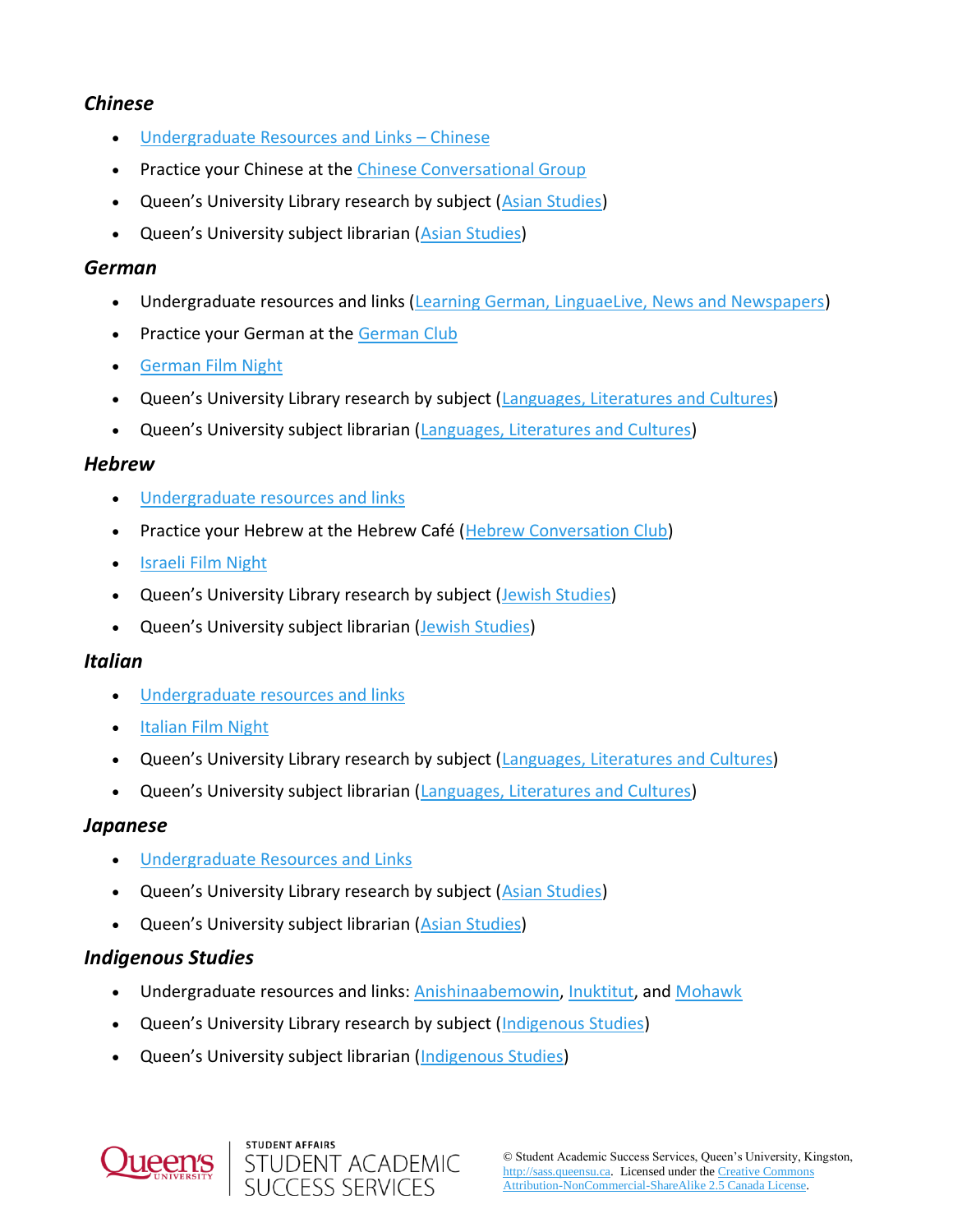#### *Linguistics*

- [Undergraduate Resources and Links](http://www.queensu.ca/llcu/linguistics/related-links)
- Queen's University Library research by subject ([Language and Linguistics\)](http://library.queensu.ca/research/guide/language-and-linguistics)
- Queen's University subject librarian ([Languages, Literatures and Cultures\)](https://library.queensu.ca/about-us/staff/nathalie-soini)

#### *Portuguese*

- [Undergraduate resources and](https://www.queensu.ca/llcu/portuguese/related-links) links
- [Portuguese Film Night](https://www.queensu.ca/llcu/our-courses/portuguese/port-related-information)
- Queen's University Library research by subject ([Languages, Literatures and Cultures\)](https://library.queensu.ca/search/subject/languages-literatures-and-cultures)
- Queen's University subject librarian ([Languages, Literatures and Cultures\)](https://library.queensu.ca/about-us/staff/nathalie-soini)

#### *Spanish*

- [Undergraduate resources and links](http://www.queensu.ca/llcu/spanish/related-links)
- [Spanish Film Night](https://www.queensu.ca/llcu/our-courses/spanish/span-related-information)
- Queen's University Library research by subject ([Languages, Literatures and Cultures\)](https://library.queensu.ca/search/subject/languages-literatures-and-cultures)
- Queen's University subject librarian ([Languages, Literatures and Cultures\)](https://library.queensu.ca/about-us/staff/nathalie-soini)

## **Math and Statistics**

- [Math Help and Study Centre](https://www.queensu.ca/mathstat/undergraduate/current-undergraduate/help) (peer support)
- [Math tutors \(peer support\)](https://www.queensu.ca/physics/undergrad-studies/tutor-list)
- Practice your math at [Math Club](http://www.mast.queensu.ca/~mikeroth/mathclub/mathclub.html)
- SASS resource: [Math Problem Solving](file://///ha/sasswww/node/141)
- Queen's University Library research by subject ([Mathematics and Statistics\)](https://library.queensu.ca/search/subject/mathematics-and-statistics)
- Queen's University subject librarian ([Mathematics and Statistics\)](https://library.queensu.ca/about-us/staff/wenyan-wu)

## **Philosophy**

- Philosophy [resources](https://www.queensu.ca/philosophy/undergraduate/research-resources) (dictionaries, encyclopedias, summaries, indexes, reviews, philosophical texts)
- Queen's University Library research by subject ([Philosophy\)](https://library.queensu.ca/search/subject/philosophy)
- Queen's University subject librarian ([Philosophy\)](https://library.queensu.ca/about-us/staff/sylvia-andrychuk)

## **Physics**

- Physics [tutoring](http://www.queensu.ca/physics/undergrad-studies/tutor-list) (peer support)
- SASS resource: [Math Problem Solving](file://///ha/sasswww/node/141)
- Queen's University Library research by subject (*Physics*)
- Queen's University subject librarian ([Physics\)](https://library.queensu.ca/about-us/staff/michael-white)



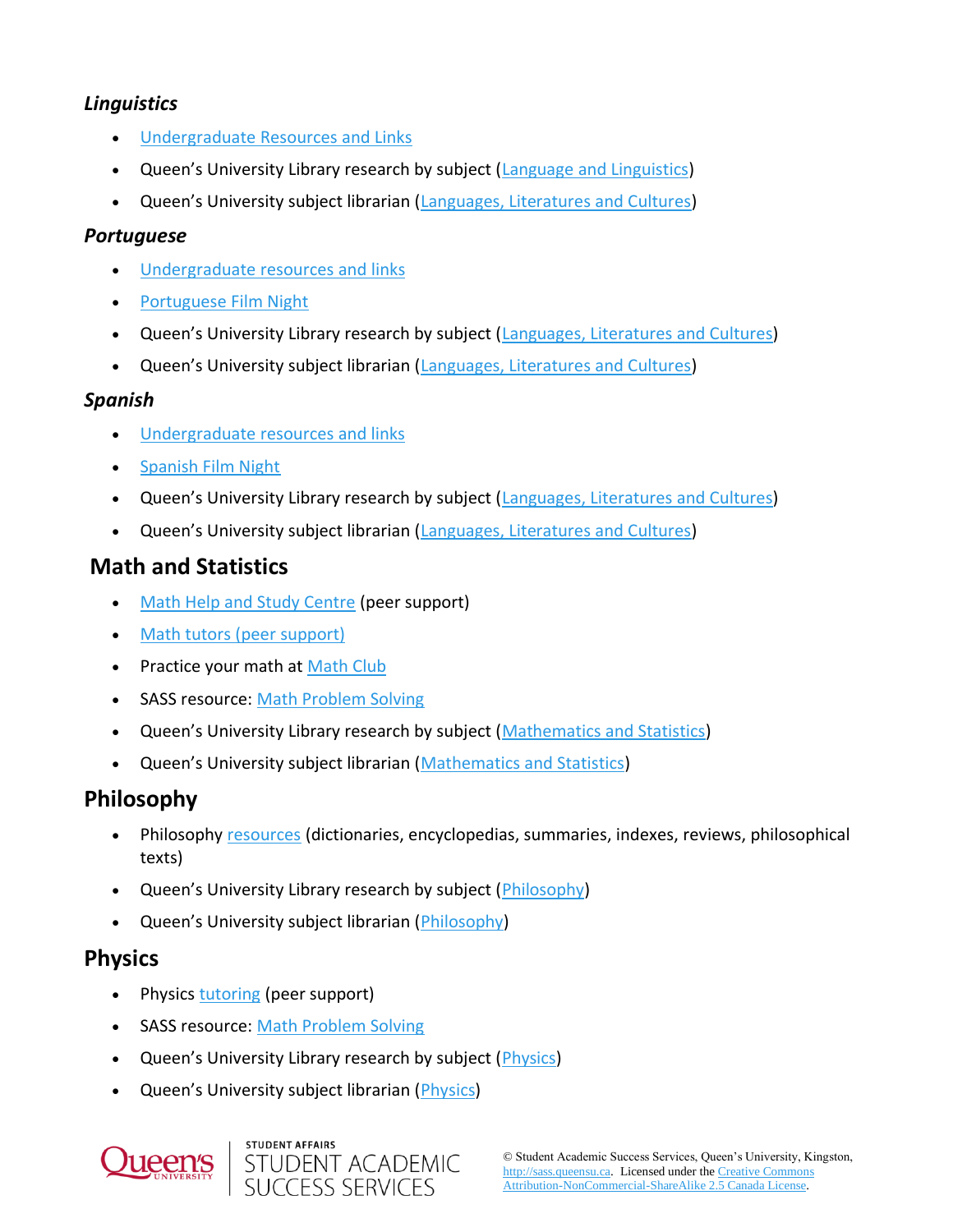## **Political Studies**

- [Finding what you need using the library](http://library.queensu.ca/files/pols110usingthelibrary.pdf) (POLS 110)
- Queen's University Library resources ([Political Studies\)](http://library.queensu.ca/research/guide/political-studies)
- Queen's University subject librarian (select "[Political Studies](https://library.queensu.ca/about-us/directory/subject-librarians)" under Subject)

## **Psychology**

- [Psychology Participant Pool](http://www.queensu.ca/psychology/undergraduate/participant-pool-information) & info fo[r PSYC 100](https://bhsc.queensu.ca/courses/psyc-100-psychology) students–participate in a study and earn extra credit!
- Queen's University Library research by subject ([Psychology\)](https://library.queensu.ca/search/subject/psychology)
- Queen's University subject librarian ([Psychology\)](https://library.queensu.ca/about-us/staff/gillian-akenson)

## **Sociology**

- [ASA Style Guide](https://owl.purdue.edu/owl/research_and_citation/asa_style/index.html) (OWL Purdue)
- SASS Writing Resource: [ASA Help and Writing Guide](https://wp3-dev.its.queensu.ca/ha/sasswww/sites/sasswww/files/uploaded_files/ASA-Style-Guide.pdf)
- Queen's University Library: [Introduction to Academic Library Research \(SOCY 122\)](https://guides.library.queensu.ca/socy122ASO-tutorial/introduction)
- Queen's University Library research by subject ([Sociology\)](https://library.queensu.ca/search/subject/sociology)
- Queen's University subject librarian ([Sociology\)](https://library.queensu.ca/about-us/staff/sylvia-andrychuk)

## **Faculty of Engineering and Applied Science**

- The Engineering Society (EngSoc) provides a one-on-one tutoring service throug[h EngLinks.](https://englinks.ca/)
	- $\circ$  Englinks also offers course-specifi[c workshops,](https://englinks.ca/events/event-calendars/) [online resources,](https://englinks.ca/resources/online-resources/) and free access to [textbooks](https://englinks.ca/resources/library/) in the the ILC Computer Lounge through the iCons. Note that these resources are both for first year and upper year students.
- The [Douglas Help Desk](http://my.engineering.queensu.ca/Current-Students/First-Year-Studies/DouglasTutorials.html) aims to provide additional academic assistance to engineering students, free of charge. Tutors will be stationed in the Plaza on the 2nd floor of Beamish-Munro Hall (the ILC) near the iCons and be available at least once a week throughout the semester to answer questions and provide guidance.
- Peer tutoring in **Engineering Physics, Chemistry**, an[d Calculus.](https://engineering.queensu.ca/Current-Students/First-Year-Studies/PrivateTutors.html)

STUDENT ACADEMIC **SUCCESS SERVICES** 

STUDENT AFFAIRS

- Bounce Back is [an academic support program for first-year undergraduate students](https://www.queensu.ca/studentexperience/leadership-development/peer-programs) in the Faculty of Engineering and Applied Science. Eligible students will receive an email in mid-October of each year inviting them to participate. Students who opt into the program will be matched with a trained upper- year peer mentor called a Bounce Back Facilitator. Facilitators will work individually with each participant to help them identify the source(s) of their academic challenges and to set new goals and identify strategies to achieve those goals over the course of the winter term. The program runs from October to April of each year. More information can be found on the Student Experience Office [website.](https://www.queensu.ca/studentexperience/leadership-development/peer-programs)
	- o October eligibility: Students who fail their Calculus midterm.

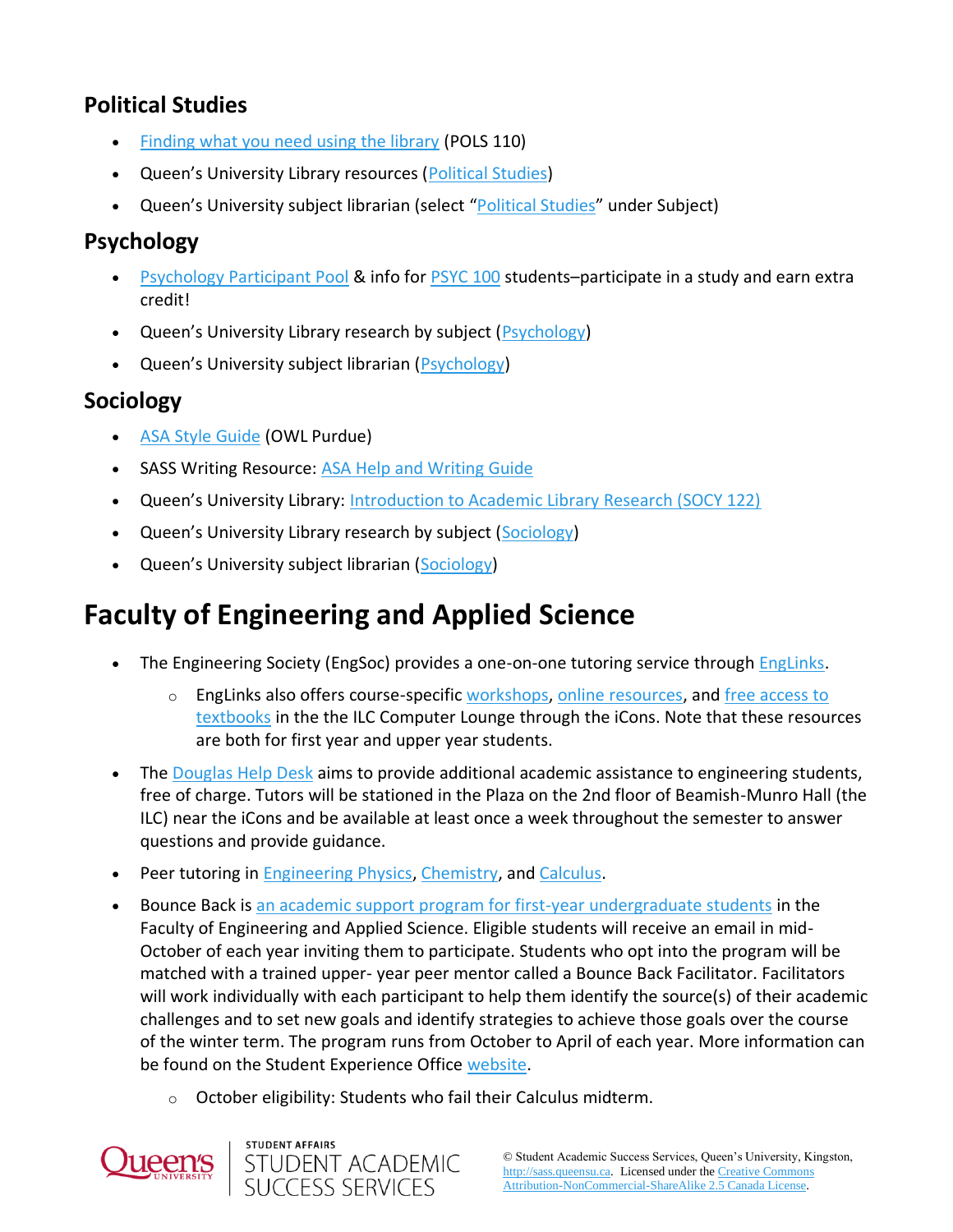- $\circ$  January eligibility: Students with a GPA of 1.6 or below after the fall term; students who are enrolled in J-Section.
- [Section 900 \(J-Section\) Courses a](https://engineering.queensu.ca/Current-Students/First-Year-Studies/Section900/DetailedInformation.html#Extended)nd [Rewrite Exams](http://my.engineering.queensu.ca/Current-Students/First-Year-Studies/rewrite-exams.html)
- Queen's University Library research by subject ([Chemical Engineering](https://library.queensu.ca/search/subject/chemical-engineering) | [Civil Engineering](https://library.queensu.ca/search/subject/civil-engineering) | [Electrical and Computer Engineering](https://library.queensu.ca/search/subject/electrical-and-computer-engineering) | [Mechanical and Materials Engineering](https://library.queensu.ca/search/subject/mechanical-and-materials-engineering) [| Mining](https://library.queensu.ca/search/subject/mining-engineering)  [Engineering\)](https://library.queensu.ca/search/subject/mining-engineering)
- Queen's University subject librarians ([Chemical Engineering](https://library.queensu.ca/about-us/staff/michael-white) [| Civil Engineering](https://library.queensu.ca/about-us/staff/nasser-saleh) | Electrical and [Computer Engineering](https://library.queensu.ca/about-us/staff/nasser-saleh) | [Mechanical and Materials Engineering](https://library.queensu.ca/about-us/directory/subject-librarians?subject=65&specialization=All) [| Mining Engineering\)](https://library.queensu.ca/about-us/staff/wenyan-wu)

## **Smith School of Business (Commerce)**

- The Commerce Society (ComSoc) provides a peer-based service calle[d BrainTrust.](https://www.facebook.com/braintrusttutoring/) This service provides academic support, providing one-to-one tutoring and exam review sessions. For more information email [tutor@gmail.com.](mailto:braintrust.tutor@gmail.com)
- Bounce Back is an academic support program for first-year undergraduate students in the Smith School of Business (Commerce). Eligible students will be invited to participate via email. Students who opt into the program will be matched with a trained upper-year peer mentor called a Bounce Back Facilitator. Facilitators will work individually with each participant to help them identify the source(s) of their academic challenges and to set new goals and identify strategies to achieve those goals over the course of the winter term. The program runs from October to April of each year. More information can be found on the Student Experience Office [website.](https://www.queensu.ca/studentexperience/leadership-development/peer-programs)
	- $\circ$  October eligibility: Students who have failed one or more midterm; students who are identified as academically at risk by their professor.
	- $\circ$  January eligibility: Students with an official GPA of 2.0 or below after the fall term and/or students who have failed one or more courses.
- Queen's University Library research by subject ([Business\)](https://library.queensu.ca/search/subject/business)
- Queen's University subject librarian ([Business\)](https://library.queensu.ca/about-us/staff/constance-adamson)

## **School of Nursing**

- For information on tutoring services and TA support for Nursing courses, contact [Barb Bolton,](mailto:barbara.bolton@queensu.ca) Undergraduate Academic Advisor [\(bolton@queensu.ca\)](mailto:barbara.bolton@queensu.ca).
- Bounce Back is an academic support program for first-year undergraduate students in the School of Nursing. Eligible students will be invited to participate via email. Students who opt into the program will be matched with a trained upper-year peer mentor called a Bounce Back Facilitator. Facilitators will work individually with each participant to help them identify the source(s) of their academic challenges and to set new goals and identify strategies to achieve those goals over the course of the winter term. The program runs from October to April of each year. More information can be found on the Student Experience Office [website.](https://www.queensu.ca/studentexperience/leadership-development/peer-programs)